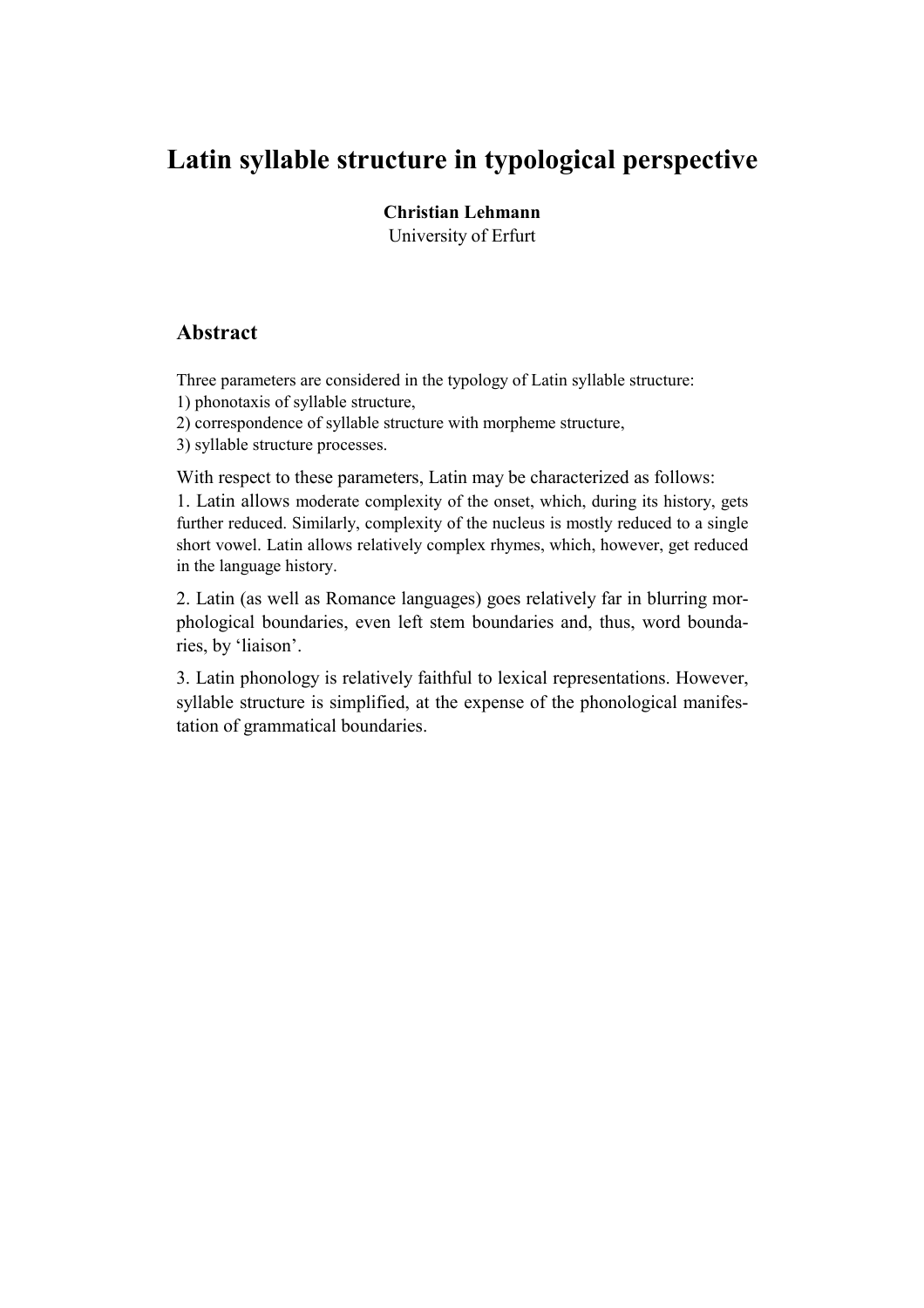## **1. Introduction**

The purpose of this contribution is to characterize the Latin syllable on the background of a general theory of syllable structure and of typological variation encountered in this area. The theory has to take into account the phonetic basis of the syllable, the principles of its structure at the phonological level, the nature of syllabication and phonological processes that change syllabic structure.

Major emphasis is given to the ways in which structural complexity of the syllable is gradually built up in languages by the introduction of lower-level constituent structure. Latin will be characterized with respect to various parameters of structural complexity. Furthermore, attention is paid to Latin syllabication and to the extent to which it respects or blurs grammatical boundaries. The role of syllable weight for Latin prosody is considered. Finally, the impact of phonology on the surface representation of lexical structure is briefly assessed.

# **2. The position of the syllable in phonological theory**

The syllable has its place in a complexity hierarchy of phonological units which is shown in T1:

## **T1.** *Levels of phonological complexity*

| cursus                         |
|--------------------------------|
| phonological word <sup>1</sup> |
| foot                           |
| syllable                       |
| mora                           |
| segment                        |
| feature <sup>2</sup>           |

Just as the corresponding hierarchy in grammar (sentence, clause, syntagm, word-form, stem, morpheme), the principle underlying the hierarchy and its extreme levels – cursus and segment/feature – are universal. Intermediate levels, however, may not play a role in some languages. Latin phonology, for instance, makes no reference to the foot. For present purposes, it suffices to know that the syllable is the minimum free phonological unit and the locus of suprasegmental features such as stress and tone. The cursus<sup>3</sup> is a string that contains no pause but is limited by pauses. The mora will be defined in section 6.

A unit of a complexity hierarchy may be a primitive (constitutive) or a derived concept. In the former case, it is conceived as part of a unit of the immediately higher level. In the latter case, it is defined analytically as a certain configuration of units of the immediately lower level. In this sense, the syllable – just like some of the other units in  $T1 -$  may be a primitive or a derived unit in the phonology of a language.

 $\overline{a}$ 

 $1$  = prosodic word

 $2^2$  The feature has been set apart from the rest of the hierarchy because unlike the other units, it combines on the vertical dimension to form the next more complex unit.

 $3$  = phonological phrase or breath group; term introduced in Pulgram 1970.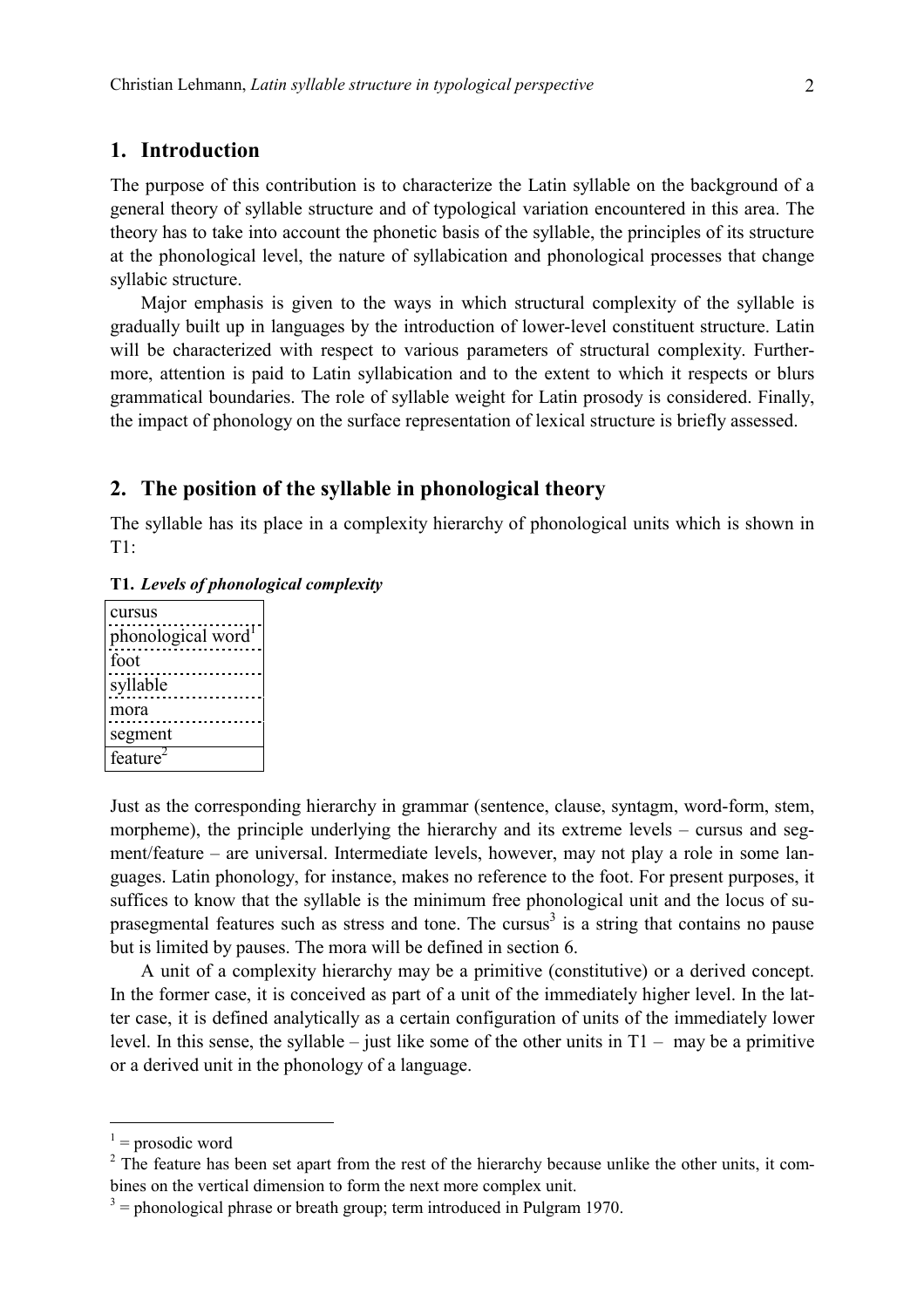# **3. The structure of the syllable**

#### **3.1. Sonority**

From the phonetic point of view, the spoken chain consists in waves of sonority (or of sound intensity). Points of high sonority alternate with points of low sonority. In this perspective, a syllable is a section between two successive points of low sonority, as illustrated in S1.

#### **S1.** *Syllable as sonority wave*



Sonority is an intrinsic property of certain segment classes. "The sonority of a sound is its loudness relative to that of other sounds with the same length, stress, and pitch" (Ladefoged 1975:219), that is to say, its intrinsic acoustic energy potential. A segment's sonority essentially corresponds to its degree of constriction (or, conversely, opening), as shown in  $S2<sup>4</sup> S2$ is a simplified one-dimensional version of a sonority hierarchy defined in terms of distinctive feature oppositions (see Blevins 1995:211).

## **S2.** *Scale of phonetic sonority*

 $\overline{a}$ 

| sonority | category            | constriction |  |
|----------|---------------------|--------------|--|
| maximum  | open vowel          | minimum      |  |
|          | mid vowel           |              |  |
|          | closed vowel        |              |  |
|          | approximant, liquid |              |  |
|          | nasal               |              |  |
|          | fricative           |              |  |
|          | stop                | maxı         |  |

Segments of high sonority constitute the syllable peak, while segments of low sonority constitute syllable margins. More precisely, it is the syllable onset that typically has low sonority. The sonority peak by default coincides with the end of the syllable; the gradual fall of sonority towards the end is optional.

<sup>4</sup> Cf. Ladefoged 1975:220, Durand 1990:210 and Angoujard 1997, ch. 2.1.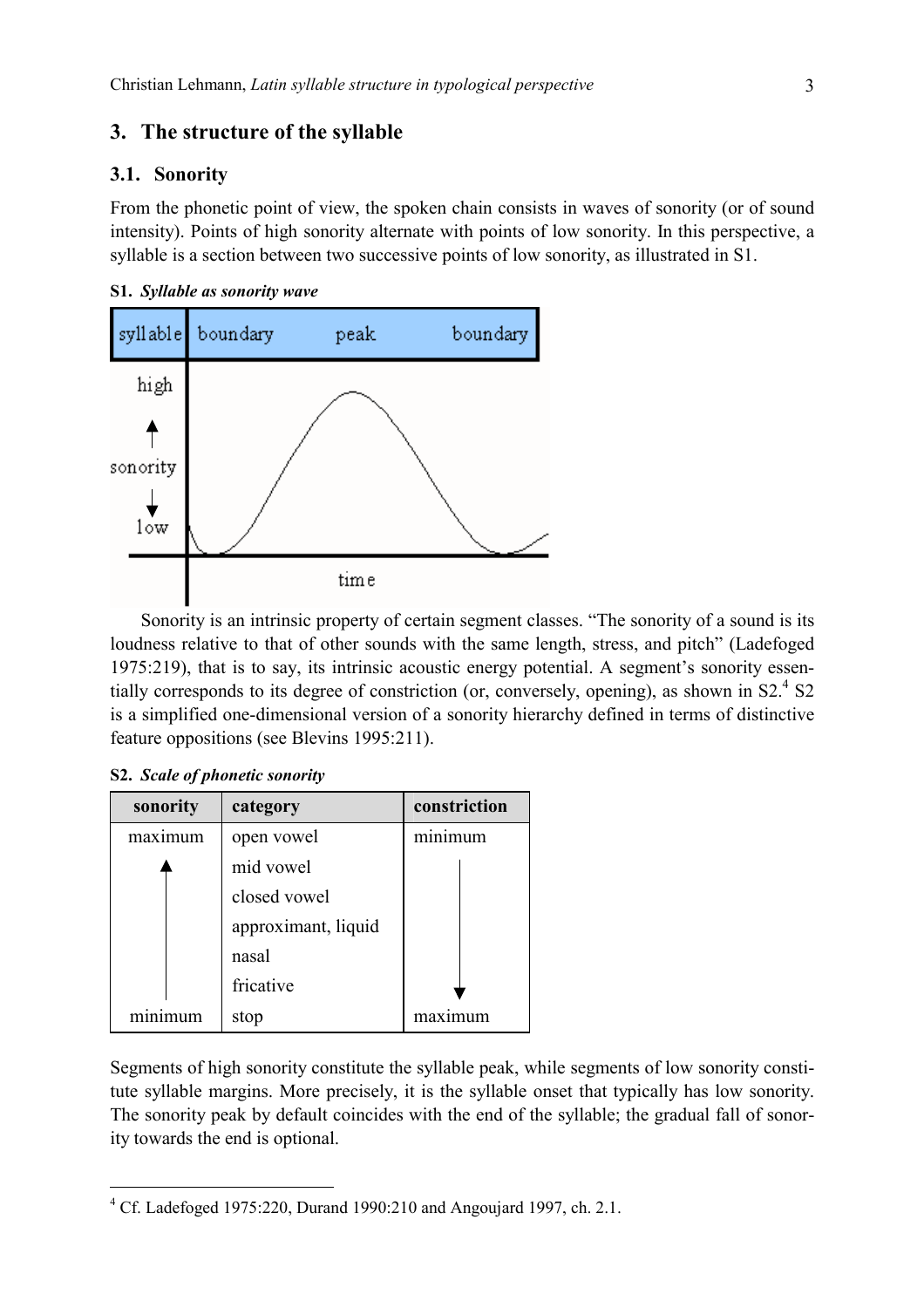Like most concepts of the phonological level, the syllable has a universal phonetic basis (cf. Pulgram 1970,. ch.1), which consists in the undulation of sonority of S1. However, this phonetic gestalt does not directly provide the definition of the syllable or of syllabication in a given language. Instead, this is done at the phonological level, i.e. at the level of the language system (cf. Zirin 1970, ch. I). Here, segments are categorized in different sonority classes. This means that the language will subdivide the continuum of S2 in a more or less arbitrary fashion. Latin makes use of the sonority categories shown in S3.

| sonority categories |                | segment catego-     |
|---------------------|----------------|---------------------|
| principal           | subcategory    | ries                |
| 3                   | 3              | open vowel          |
|                     | $\mathfrak{D}$ | mid vowel           |
|                     | 1              | closed vowel        |
| 2                   |                | approximant, liquid |
| 1,5                 |                | nasal               |
|                     | 3              | sibilant            |
|                     | $\overline{2}$ | other fricative     |
|                     |                | stop                |

**S3.** *Sonority categories in Latin* 

# **3.2. Constituent structure of the syllable**

It follows from what has been said before that the sonority scale of S2 manifests itself on the syntagmatic dimension. The phonotactic structure of the syllable may be described by a constituent structure model.<sup>5</sup> While the principle underlying the model is universal, its details are language-specific. S4 shows the Latin version of it. 'σ' means 'syllable proper'. Constituents are illustrated by the monosyllaba *strix* 'crow' and *stirps* 'root'.

| constituent   |         | syllable |             |              |  |  |     |  |  |
|---------------|---------|----------|-------------|--------------|--|--|-----|--|--|
|               | pre-    |          | σ           |              |  |  |     |  |  |
|               | initial | onset    |             |              |  |  |     |  |  |
|               |         | initial  | postinitial | peak<br>coda |  |  |     |  |  |
| son. category | 1.3     |          |             |              |  |  | 1.3 |  |  |
| examples      | S       |          |             |              |  |  | S   |  |  |
|               | S       |          |             |              |  |  |     |  |  |

**S4.** *Constituency of the syllable* 

 $\overline{a}$ 

The correspondence between syllable constituency as in S4 and the sonority scale of S2 requires that the sonority of the segments that occupy these syntagmatic positions increases

 $<sup>5</sup>$  Cf. Vincent 1986, Durand 1990, ch. 6.1, Blevins 1995:212f and Cser 2001.</sup>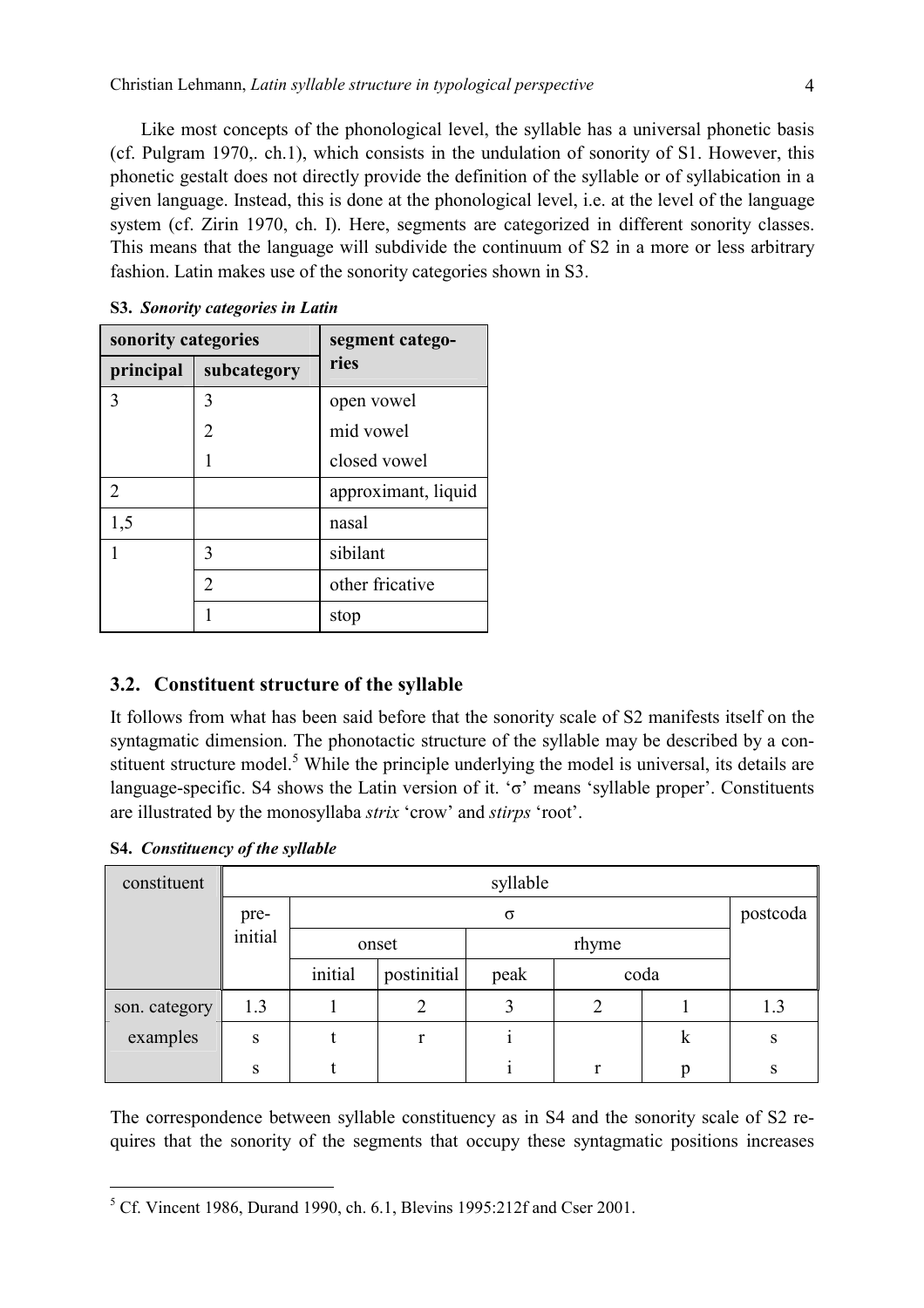from the initial up to the peak and that it decreases again from the peak down to the coda. There are, however, syllables – including just those illustrating  $S4$  – whose first segment is higher in sonority than the second, or whose last segment is higher in sonority than the preceding one. Latin is like many other languages here in that the only consonant that may do this is a sibilant, notably /s/. This remains intractable if one views the syllable in isolation, but it becomes intelligible when we turn to syllabication of strings (section 5).

In the conception of the syllable as a phonological unit, the peak has absolute priority over the boundary. What makes a syllable is its peak, not its boundaries. In a given cursus, the number of syllables and the location of their peaks are practically always uncontroversial, while it may be hard to pin down the boundaries. In fact, in several respects, the constituent structure model is only a crutch for the proper understanding of syllable structure. We have to face phenomena of ambiguous and of double constituency. Let us briefly look at two sorts of such phenomena.

Returning first to the problems of syllable boundaries, these essentially stem from two sources. First, the pre-initial and the postcoda are labile and functionally ambiguous; i.e. a segment in a given chain may be one or the other. Second, a syllable boundary may fall in the middle of a segment (which is then ambisyllabic). This concerns, above all, geminate consonants; but similar arguments have been advanced for other sorts of consonants. To approach a solution of this problem, the concept of an interlude<sup>6</sup> may be useful, which is a part of the phonological string that bridges two adjacent syllables, comprises at least the pre-initial and the postcoda and may be a constituent – if constituent structure we require – of either or both or neither of the neighboring syllables. The idea is illustrated by Latin *extra* 'outside' in S5, which deliberately leaves some aspects in the dark.

| syllable  |  |          |             | syllable |       |
|-----------|--|----------|-------------|----------|-------|
| .         |  | postcoda | pre-initial |          |       |
| interlude |  |          |             |          |       |
|           |  |          |             |          | t r a |

|  | <b>S5.</b> The interlude |  |
|--|--------------------------|--|
|  |                          |  |

 $\overline{a}$ 

The second kind of problems associated with syllable constituency concerns the internal structure of the rhyme and stems from the fact that the structure of the syllable is both symmetric and asymmetric. The basic symmetry lies in the wave form of S1 and is resumed in S4 in the sequence of the sonority values corresponding to syllable constituents. The basic asymmetry stems from the nature of the two halves of the syllable: the rhyme, based on a vowel, can represent the syllable; the onset, based on a consonant, cannot. In consequence of this ambivalence, alternative constituencies have been proposed for the syllable. One of them makes use of the notion of the nucleus as part of a ternary structure. The nucleus of a syllable is the part between the onset and any coda consonants. It contains the peak, which is that one segment that has highest sonority. The nucleus is not a proper constituent of the binary structure S4, as it comprises the peak and the first part of what is the coda in S4. The nucleus may consist of a long vowel or a diphthong whose first half is the peak and whose second half is part of the coda s.l. (sensu lato). This is shown in S6, illustrating with Latin *pēs* 'foot' and *aut* 'or':

<sup>6</sup> proposed in Hockett 1955:52, taken up in Vincent 1986:316f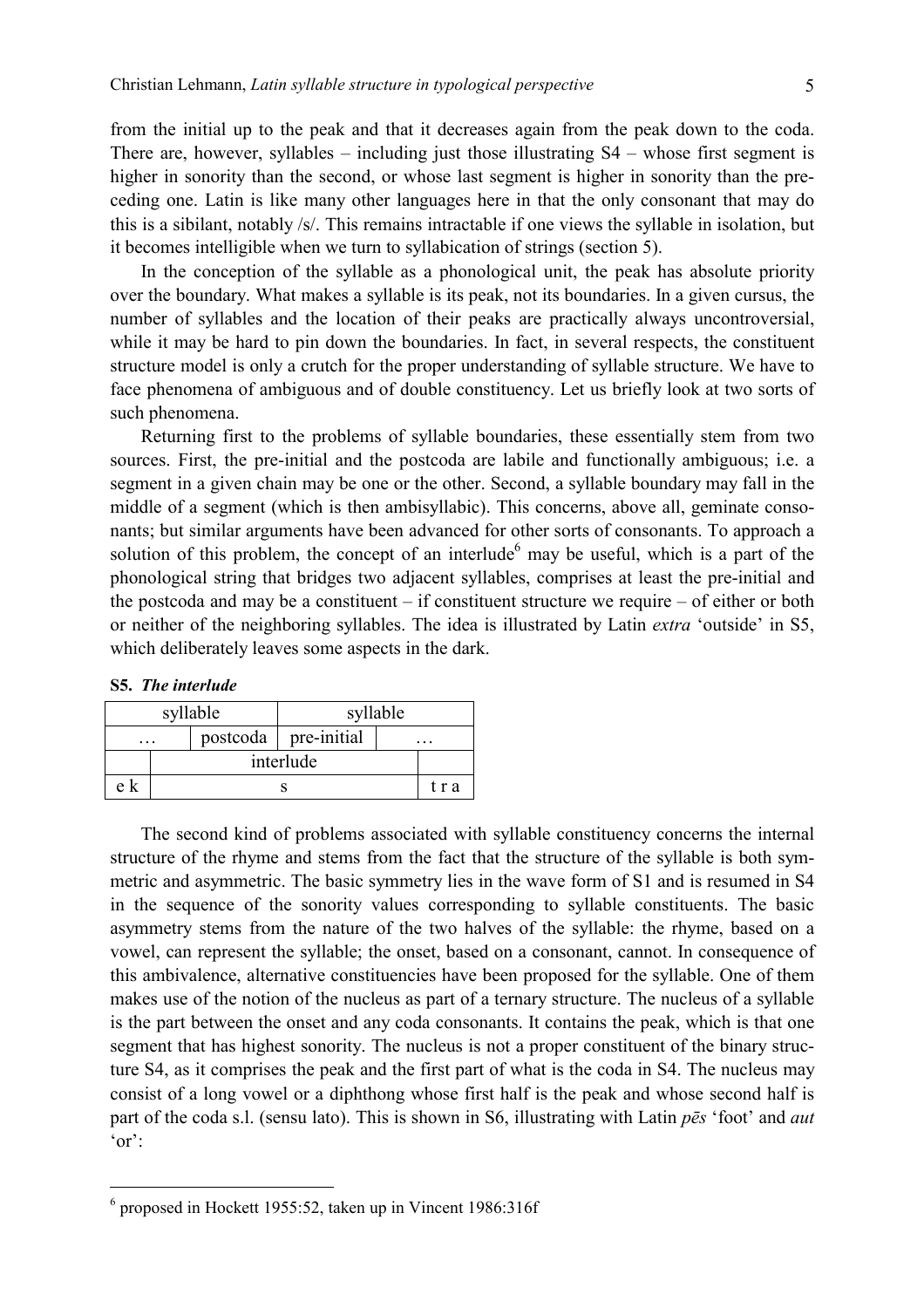| binary  | onset | peak    | coda s.l. |           |  |
|---------|-------|---------|-----------|-----------|--|
|         |       |         |           |           |  |
|         |       |         |           |           |  |
| ternary | onset | nucleus |           | coda s.s. |  |

**S6.** *Constituency of peak and nucleus* 

The kinds of phenomena that are apt to blur the boundary between peak and coda concern segments of intermediate sonority in the rhyme and include the following:

- There are languages such as Cantonese (see Vincent 1986:313f) and Yucatec Maya, in which sonorants and semivowels in the rhyme consistently pattern with coda consonants and are therefore best regarded as part of the coda s.s. (sensu stricto).<sup>7</sup>
- In other languages such as Proto-Indo-European and Vedic, the combination of a vowel and a sonorant in the syllable rhyme forms a syllable nucleus.
- In English (Vincent 1986:314), sonorants may either be part of the nucleus or of the coda s.s.

We have to keep in mind that we are talking about discrete phonological structures erected over a phonetic continuum; S4 shows the constituency of the syllable in one particular language. The major constituent break between onset and rhyme may be universal.<sup>8</sup> However, the richer the structure becomes, the more there is variation among languages. In this and some other respects, S4 is less of a constituent structure in the strict sense and more a nomenclature for the parts of a syllable.

# **4. Syllable complexity**

#### **4.1. The optimal syllable**

The paradigmatic side of phonological distinctness is opposition, its syntagmatic side is contrast. The chief domain of phonological contrast is the syllable. In consonance with the basic asymmetry of the syllable stated in section 3.2, its structure is governed by a principle of maximum contrast that may be stated as in  $P1$ :<sup>9</sup>

#### **P1.** *Contrast maximization*

 $\overline{a}$ 

The optimal syllable maximizes the contrast between onset and peak.

P1 hides some dialectic complexity, as it appears to require maximum contrast within one syllable. What actually matters, however, is the contrast between the peak of a syllable and the onset of the following syllable.

P1 entails that those peaks are best that are highest in sonority. Thus, every language has vocalic syllable peaks. It equally entails that those onsets are best that are lowest in sonority. Thus, every language has syllable onsets constituted by stops (cf. Jakobson 1941). This

<sup>7</sup> Cser 2001 argues that the second part of a Latin diphthong is part of the coda s.s. Hence, the *u* of *aut* would not occupy the same constituent structure slot as the second part of the vowel of *pēs*, as in S6. This, however, renders an account of monophthongization more difficult.

<sup>&</sup>lt;sup>8</sup> There is also a proposal for a binary structure consisting of body and coda, with the major break after the peak.

<sup>&</sup>lt;sup>9</sup> Most of the following principles correspond to preference laws of Vennemann 1988.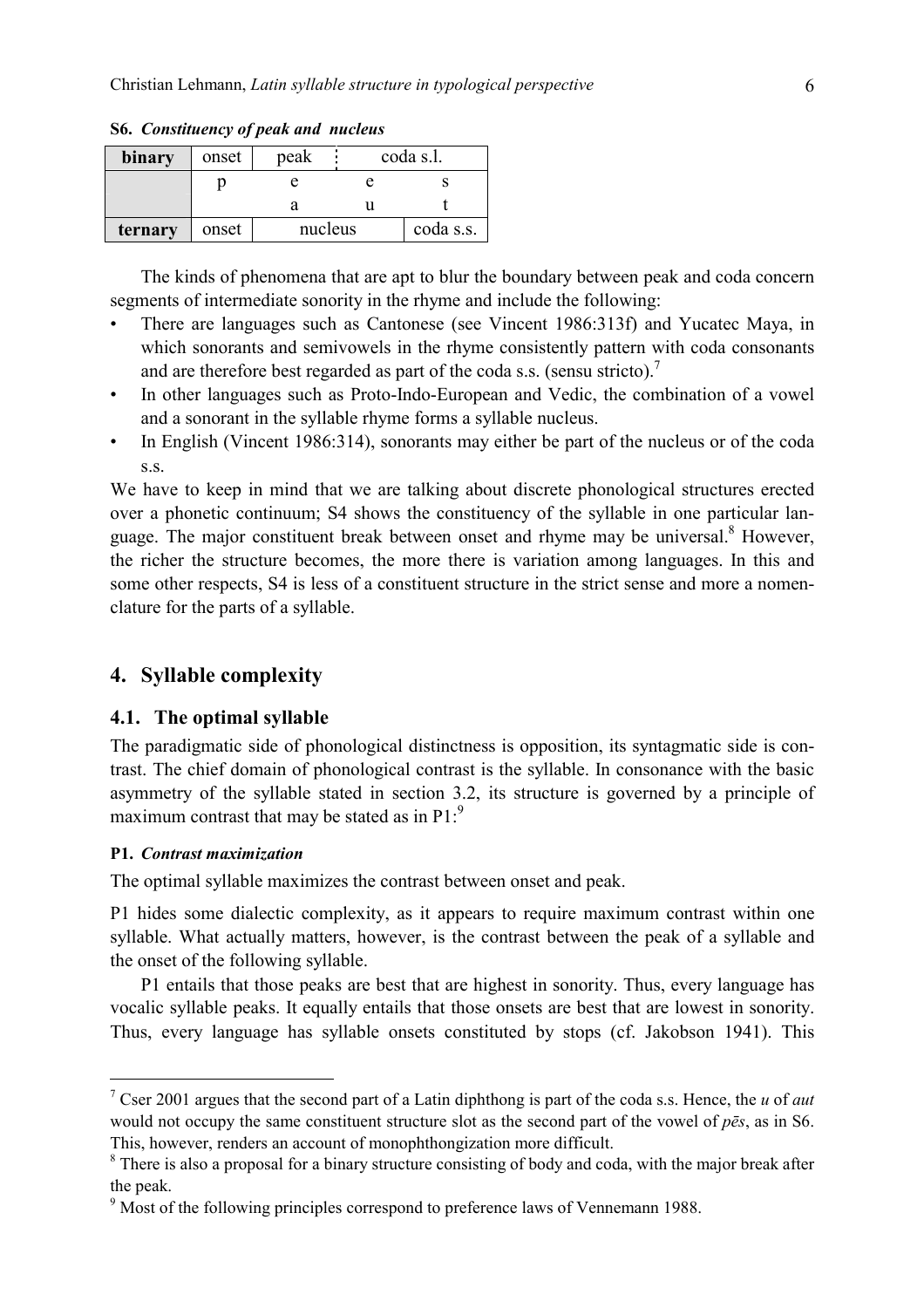amounts to the well-known empirical fact that the syllable structure CV is universal.<sup>10</sup> P2 is a consequence of P1.

#### **P2.** *The optimal syllable*

The optimal syllable has the structure CV.

Quite a few languages are like Hua in only allowing the optimal syllable, or like Cayuvava and Hawaiian in tolerating, besides the optimal syllable, only its onsetless variant, the pure vowel.

One might wish to say that the optimal syllable is the minimal syllable. This would not be true in a literal sense, because obviously the minimal syllable consists of one segment, normally a vowel. Such a syllable is not optimal. However, if we presuppose that a syllable consists of onset and rhyme, then the optimal syllable has a minimal onset and a minimal rhyme.

## **4.2. The rhyme**

As we have seen, the relationship between the onset and the rhyme is basically asymmetric. The rhyme is more prominent than the onset, and it gives prominence to the syllable as a whole. Wherever there is, at any linguistic level, a syntagmatic contrast in prominence, preference in diversification and elaboration is given to the prominent part, to the detriment of the backgrounded part. This is the foundation for P3.

## **P3.** *Complexity asymmetry in the syllable*

Complexity in the onset presupposes complexity in the rhyme.

As long as a syllable only consists of two segments, the major constituent break between onset and rhyme suffices to describe syllable structure. As soon as the syllable contains more than two segments, the next constituent structure break, the one between peak and coda, is implemented. This takes precedence over any subconstituency inside the onset, as expressed in S7. This hierarchy and those to follow are interpreted in the way of Jakobson's (1941) unilateral foundation of marked structures: If a language possesses a structure at a given position of the hierarchy, then it also possesses all the structures to the left of that position. Conversely, if complexity is gradually built up in a language, this follows the corresponding hierarchy from left to right.

## **S7.** *Syllable complexity hierarchy*

## $\bullet$ CV $\bullet > \bullet$ CVX $\bullet > \bullet$ CXV $\bullet$

 $\overline{a}$ 

'•' represents the syllable boundary and X means 'any segment'. In CVX, X represents the coda s.l.

Since it is the function of the rhyme to give prominence to the syllable, further elaboration of the rhyme gives preference to segments of high sonority in the coda, while consonants of lower sonority are more marked. This leads to the hierarchy shown in S8, where  $V_iV_i$ means 'long vowel' and VW means 'falling diphthong' (regardless of whether this particular

<sup>&</sup>lt;sup>10</sup> or almost universal. Sommer 1970 reports on a group of languages on Cape York peninsula, North Queensland, that have CV syllable structure only as a conditioned variant of basic VC structure. Blevins 1995:230f refutes Sommer's analysis.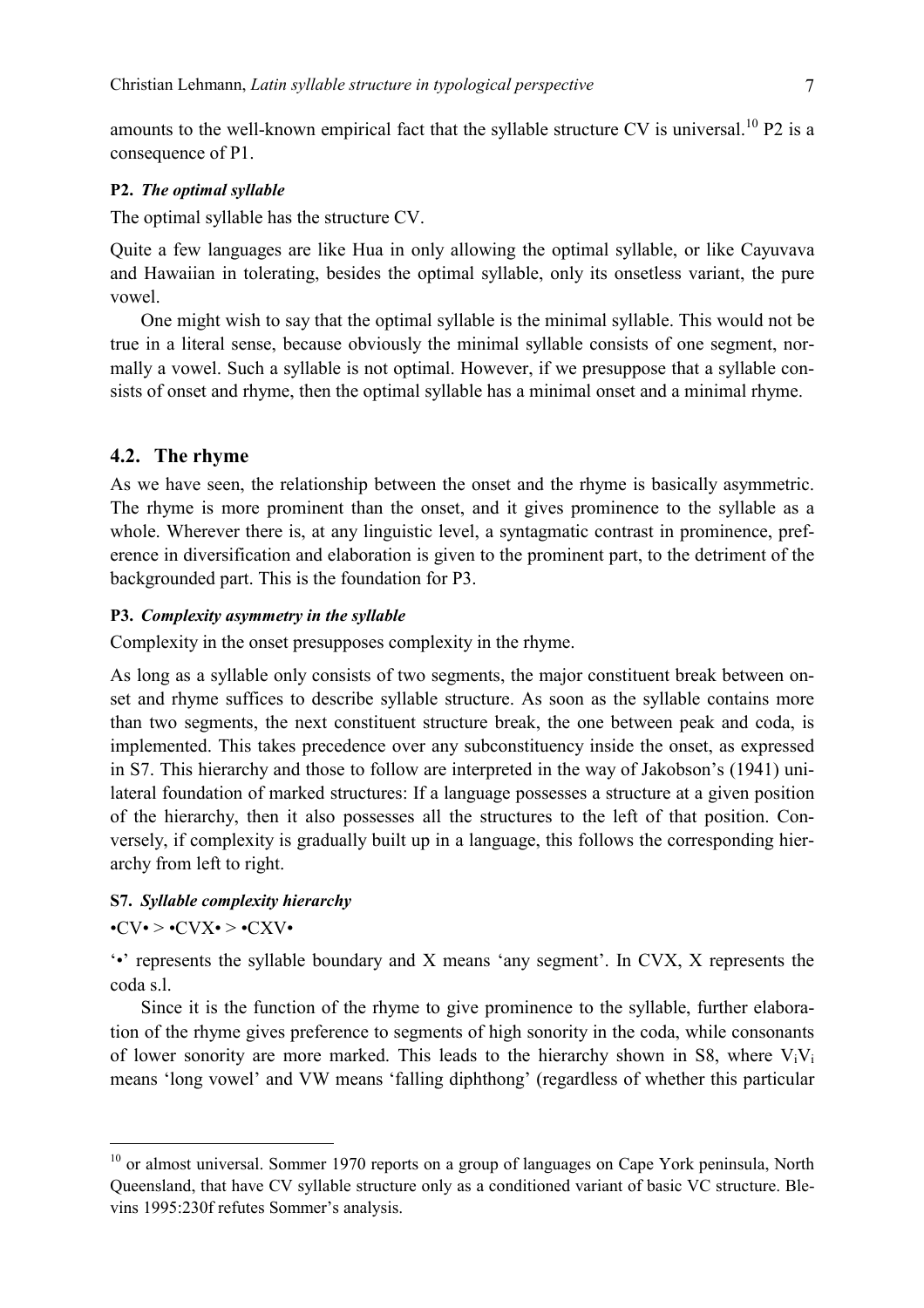segmental composition turns out to be the appropriate analysis for long vowels and diphthongs in every case) :  $^{11}$ 

#### **S8.** *Rhyme complexity hierarchy*

# $V\bullet > V_iV_i\bullet > VW\bullet > VN\bullet > VL\bullet > VC\bullet$

Examples for constraints on the coda follow:

- In Axininca Campa, the only consonantal segment permitted is N, homorganic to the following onset.
- $\cdot$  In Mandarin Chinese, the only consonantal segments allowed are the sonorants /n  $\eta$  J/.
- In Japanese, codas must be homorganic to the following onset.
- In Italian, codas are sonorants or homorganic to the following onset (Vincent 1986:315); or (postcodaic?) /s/.
- In Yucatec Maya, one consonant is allowed.

It should be noted that the right end of S8 is not an extreme pole in any sense. I have just broken off elaboration of the rhyme at that point, because from there on, we may distinguish between elaboration of the nucleus and elaboration of the coda s.s., as we shall do in what follows. It is therefore no great feat that Latin covers the full range of S8.

## **4.3. The nucleus**

Syllable peaks are formed in accordance with P4:

#### **P4.** *The optimal peak*

If a language admits a segment class of a given degree of sonority (of S2) as a syllable peak, then it also admits all segment classes with higher sonority.

Latin is like many other languages in being maximally restrictive about P4, i.e. in allowing only vowels as syllable peak. Other languages admit sonorants, nasals and even fricatives.

The simplest nucleus consists just of a short vowel. S9 takes up the initial segment of S8 and presents the complexity hierarchy for nuclei.

#### **S9.** *Nucleus complexity hierarchy*

## $V > V_iV_i > VW > WV > WW$

 $\overline{a}$ 

Many languages are like Yucatec Maya in only reaching the second position of S9. The sequence VW does exist, but appears only before syllable boundary, besides such rhymes as VC. Here the semivowel is part of the coda s.s. rather than of the nucleus. On the other hand, Mandarin Chinese may be mentioned as a language that allows nuclei of maximum complexity.

Latin reaches down to the position 'VW' on the hierarchy of S9; there are no rising diphthongs. Throughout the history of the Latin language from Proto-Indo-European down to Proto-Romance, the complexity of the nucleus gets reduced. While Old Latin had inherited a large set of diphthongs from Proto-Italic, it monophthongized one after the other until, by 100 AD, none of them (except the insignificant /ew/) was left. Moreover, vowel length was dephonologized before 200 AD. Insofar, only simple syllable nuclei remained in Proto-Romance.

 $11$  In this respect, the present analysis deviates from the one proposed in Blevins 1995:218f.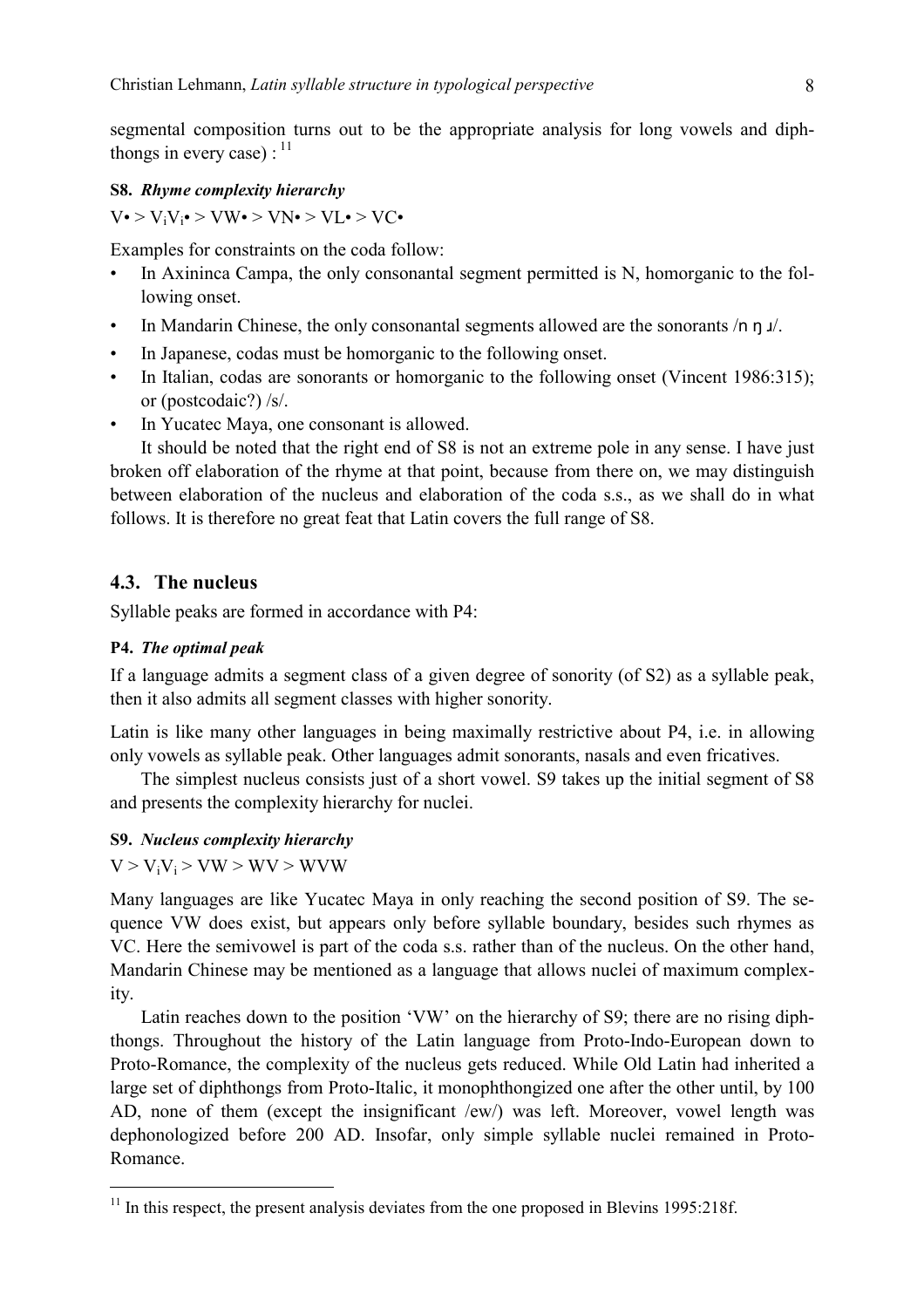On the other hand, sequences of high vowel plus lower vowel underwent synizesis in Vulgar Latin and Proto-Romance (s. Kiss 1971:93-96), so that Latin quadrisyllabic *ratione* yields Italian trisyllabic *ragione*, Latin trisyllabic *facio* yields Italian bisyllabic *faccio*. At some point, this introduced rising diphthongs into the language, whose subsystem was expanded in some of the modern Romance languages from other sources (Italian /uo/ etc.).

#### **4.4. The syllable margins**

In comparing the development of complexity in the syllable margins, we have to keep in mind the ambiguity of syllable structure (cf. section 3.2):

- The asymmetry between onset and rhyme gives the rhyme a lead in the development of complexity.
- The symmetry between onset and coda s.s. is responsible for equal complexity of the margins.

We will repeatedly meet this ambivalence below.

The optimal syllable has a consonant at the start and no consonant in the end. To this extent, the onset has the lead in the elaboration of consonantal complexity. It is guided by the principle P5, which we will meet again in syllabication.

#### **P5.** *Restricted onset maximization*

The onset starts before that segment from which sonority increases steadily up to the syllable peak.

P5 is a direct consequence of P1 and P2: those onsets are best that are lowest in sonority; therefore a depression in the sonority undulation is the start of a new syllable, not the end of the preceding syllable. If two consonants become adjacent between two syllable peaks, there are three logical possibilities in terms of their respective sonority, as illustrated in the lefthand column of T2 (where i represents some degree of sonority). P5 syllabifies them as shown in the second column of T2.

| group         | syllabication         | example |
|---------------|-----------------------|---------|
| $C_i C_{i+1}$ | $\bullet C_i C_{i+1}$ | pa•tris |
| $C_{i+1}C_i$  | $C_{i+1}$ $\cdot C_i$ | par•tis |
| $C_i C_i$     | $C_i \cdot C_i$       | par•ris |

**T2.** *Syllabication of consonant clusters* 

Thus, the syllable boundary will naturally fall between the two consonants except if the second is higher in sonority than the first, in which case the boundary precedes the consonant cluster. Applied to a sequence of /VCLV/ (muta cum liquida), P5 favors the syllabication /V•CLV/ over /VC•LV/. This is a force leading to relatively complex onsets as compared with codas s.s.; there are, however, counteracting forces, as we shall see.

A language may develop the onset or the coda in terms of complexity. In principle, these two parts are independent of each other; i.e. a language that complicates its onsets does not need to complicate its codas, too. However, since one syllable is adjacent to the next, asymmetry in the elaboration of either onset or coda will, at mid-term, be leveled out. For instance, a language might start developing complex onsets of the kind /pt/ etc., while still banning closed syllables. However, such a complex onset will ex hypothesi be preceded by an open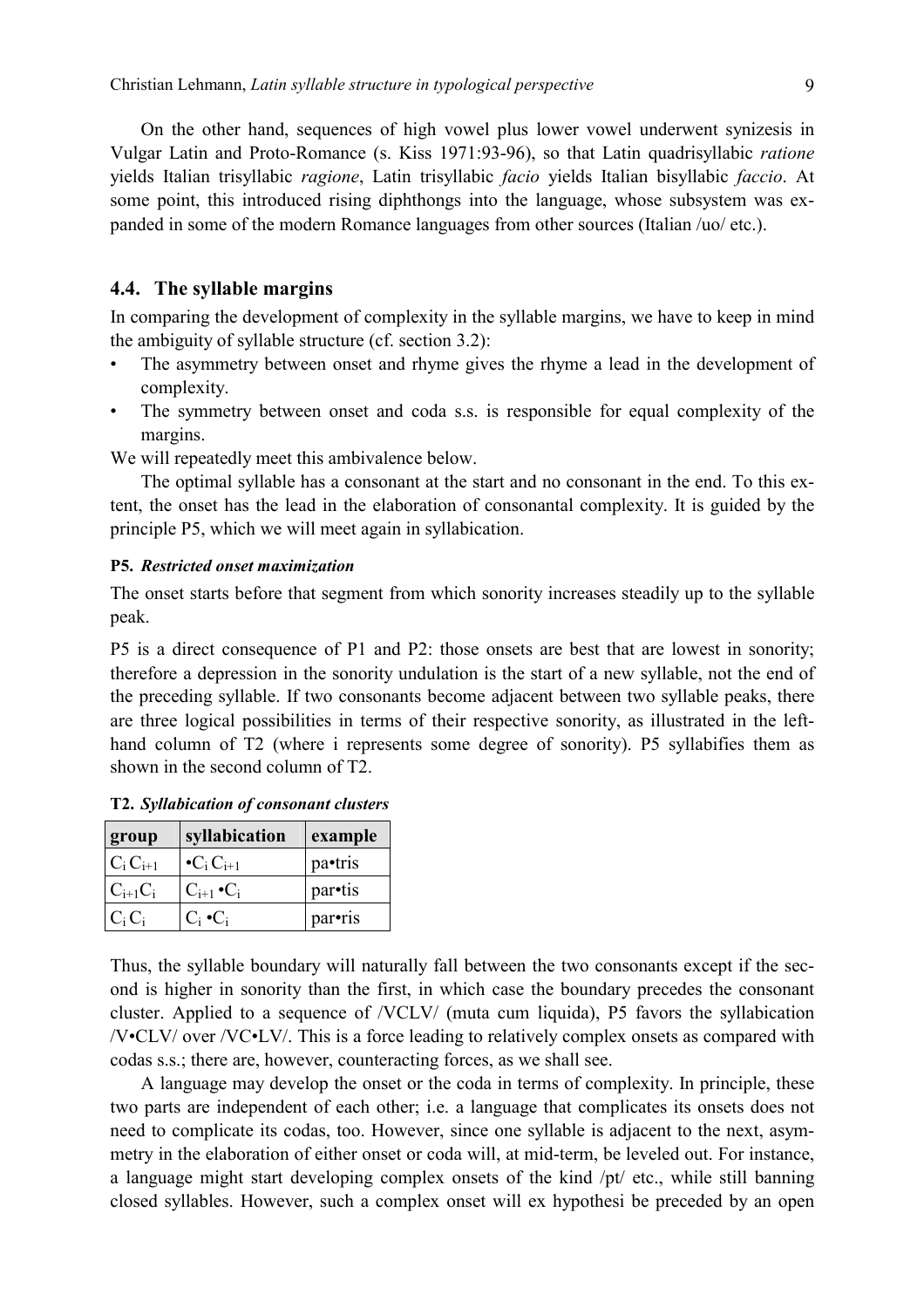syllable, and P5 will syllabify a sequence /VCCV/ as /VC•CV/ rather than as /V•CCV/. The language will thus end up having syllables that end in /p/. By consequence, languages tend to have similar complexity in onsets and codas, as a reflex of the basic symmetry of the syllable.

On the other hand, constraints on onsets are more rigid than constraints on codas, because distinctness of consonants is more important in the onset. As a consequence, consonantal material that cannot be subsumed under a given onset in syllabication may accrue in the postcoda and even coda of the preceding syllable, being indulged there by phonotactic constraints and to be treated by phonological rules bound up with syllabication (see section 5). This may lead to the development of coda complexity at the phonotactic level which has no counterpart in the onset. Thus, Latin phonotaxis admits such syllables as the second one in *siremps* 'likewise', whose mirror image would contain an inadmissible onset.

#### **4.5. The onset**

The peak is the only universally obligatory part of the syllable. However, syllables that lack an onset are defective. Many languages, not only those confined to CV structure, disallow them. Languages lacking a syllable that only consists of a V also lack VC syllables. In other words, VC as a syllable is even worse than sheer V.

Latin allows onsetless syllables at the lexical level both word-initially (*ovum* 'egg') and word-medially (*mo•ne•as, Da•na•os*). In the latter case, glide formation probably created an onset (and removed the hiatus; Moralejo 1989).

Because of P1, the absolute onset should be a stop. In order to be distinct, it must explode, i.e. it must initiate a movement towards higher sonority. A segment between the absolute onset and the absolute peak of a syllable tends to be of intermediate sonority and consequently constitutes a transition between them. Postinitials with low sonority are more marked than those with high sonority. This may be formulated as in S10, a simplified version of a complete onset complexity hierarchy (cf. Greenberg 1965).

#### **S10.** *Onset complexity hierarchy*

 $\bullet C > \bullet CW > \bullet CL > \bullet CN > \bullet C_iC_i$ 

Here are some examples of languages that stick to different positions on S10:

- Hua, Hawaiian, Yucatec Maya, Turkish and many other languages abide by position 1 of S10.
- Japanese is at position 2.

 $\overline{a}$ 

- Spanish allows the CL cluster in onsets.
- German allows CN in addition, plus an optional pre-initial /s/.
- Ancient Greek reaches the last position of S10, with words like *Ptolemaîos*.

Latin occupies a middle position on S10. It does allow CW (*suavis*) 12 and CL (*clam*) clusters, but bans CN clusters and those further to the right of S10. Moreover, the pre-initial /s/ may precede a subset of the admissible binary clusters. We will see in section 5 that the preinitial is not, in fact, well integrated with these initial clusters.

 $12$  /kw/ and /gw/ in Latin are consonant clusters that may constitute onsets (s. Lehmann 2002, section 3.3.5).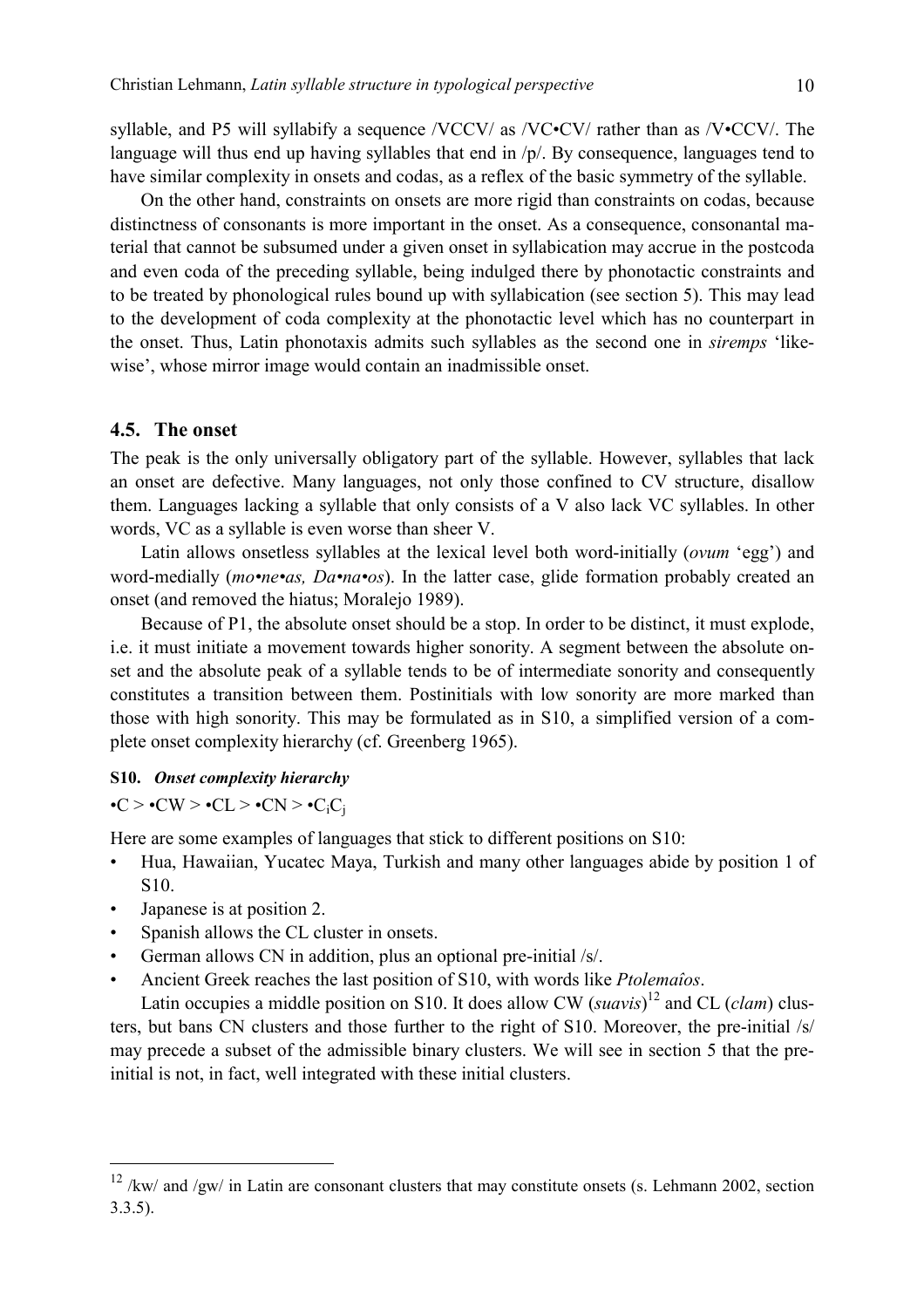During the development from Latin to Romance, constraints on onset complexity increase:<sup>13</sup>

- While syllable- (i.e. word-)initial consonant groups introduced by  $\frac{s}{s}$  are admissible in Latin and only removed by resyllabication in sandhi, they are disallowed in Ibero-Romance, in Old French and in several Italian dialects, being broken up by vowel prothesis.
- The group muta cum liquida was an unproblematic onset in Latin. There appears to have been a tendency in the spoken language to break such a group up in syllabication, so that /'te•ne•brae/ and /te•'neb•rae/ 'darkness', /'in•te•grum/ and /in•'teg•rum/ 'whole' would be alternatives. The tendency to simplify the onset prevails in the Spanish forms *tinieblas, entero*.

In the second case, simplification of the onset is achieved at the cost of complication of the rhyme of the preceding syllable.

# **4.6. The coda**

P6 is a phonetically-based phonotactic principle that constrains contrasts in the coda:

## **P6.** *Coda backgrounding*

No release of a constriction (in particular, no explosion) in the rhyme.

P6 is not a universal inviolable principle, but a constraint on optimal syllables. It is in consonance with the maxim that sonority should be lowest at the left syllable boundary, because release of a constriction is a move towards higher sonority and would thus tend to start a new syllable. If there is, at some stage of a language, a tendency to syncopate the vowel between a stop and another consonant, then the same tendency would require leaving the stop unreleased, thus assigning it to the preceding syllable, while its release would tend to reintroduce the syllable just syncopated. Consequently, stops in the coda tend not to be released. However, since it is the release – rather than the closure – that makes for the identity of a stop, this reduction seriously damages the stop. Consequently, many languages ban stops from syllable codas altogether. The principle of coda backgrounding does not affect segments of higher sonority, as their identity gains nothing from the release of their constriction.

Both the constraints on the syllabication of consonant clusters (T2) and the principle of coda backgrounding (P6) have the consequence that the first segments to be admitted into the coda are those of high sonority, while consonants of lower sonority are more marked. This is what we already saw in S8. If the syllable rhyme is further expanded, non-vowels of relatively high sonority – semivowels and sonorants – will tend to associate with the nucleus, while obstruents remain in the coda s.s. or even constitute a postcoda.

S11 is a prolongation of S8 with regard to coda (s.s.) complexity:

## **S11.** *Coda complexity hierarchy*

 $\overline{a}$ 

 $C \rightarrow L C \rightarrow NC \rightarrow CC \rightarrow LC C \rightarrow$ 

Examples for constraints on the non-nuclear part of the coda follow:

- In Yucatec Maya, one consonant is allowed.
- In French and Spanish, one consonant plus the postcoda /s/ is allowed (cf. T4 below).

<sup>&</sup>lt;sup>13</sup> On this and some further Latin-Romance developments, see Kiss 1971, ch. III.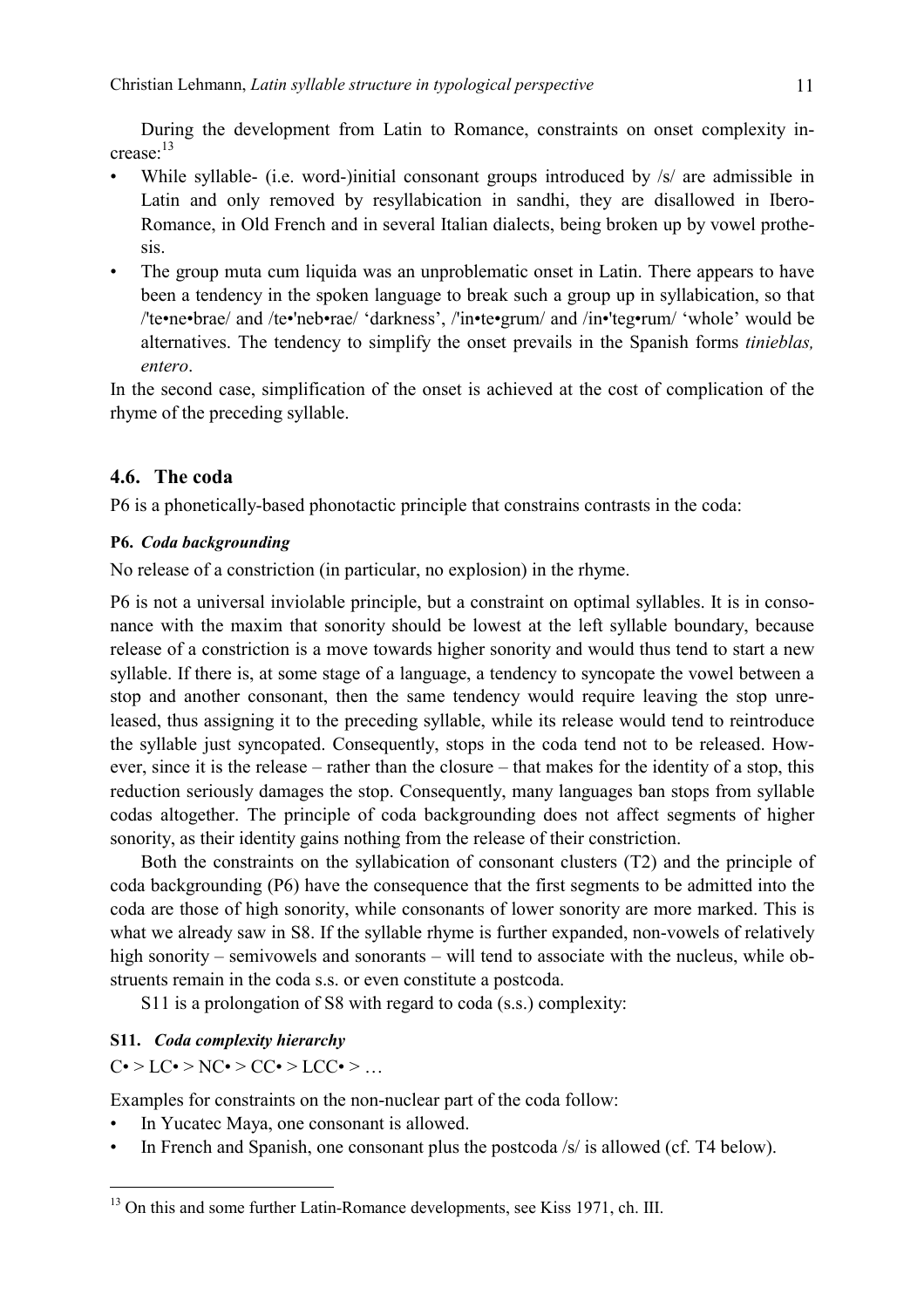In Turkish, two consonants are allowed.

As some of these examples already show, some languages reach postnuclear complexity by introducing a further constituent structure break, the one between coda and postcoda. Some languages, including German, are notorious for allowing extremely complex combinations of coda and postcoda, as in the monosyllabon *schrumpfst* /šrumpfst/ '(you) shrink'.

Latin, too, approaches the right pole of S11 only by adding a postcoda:

- Two-consonant codas have the form 'L/N C' (sonorant plus voiceless stop), as in *sanc*•*tus* 'saint', *carp*•*si* '(I) plucked'.
- /s/ may follow a one-consonant or a two-consonant coda (*ex* 'out', *stirps* 'root').
- A consonant cluster cannot follow a long vowel or diphthong. This is additional evidence for S4, where the second half of the diphthong or long vowel starts the coda s.l.
- Most of the consonants may end a word, but  $f$  g h  $/$  cannot.

The diachronic trend in this domain is clearly towards simplification, as the Romance phenomena mentioned above already indicate.

## **4.7. Differential treatment of syllables**

Syllables commonly have different prominence in the chain. This prominence stems from various sources: the distinction between lexical (root) morphemes and grammatical morphemes is a grammatical determinant; word-accent is a phonological one. The segmental phonology of a language may ignore this kind of prominence in its treatment of syllables, or it may be sensitive to it, limiting diversity of less prominent syllables. Hungarian, for instance, treats all syllables alike, having as much variety of vowels and consonants in unstressed as in stressed syllables. German, Russian and English, on the other hand, reduce the vowel system in unstressed syllables.

Latin steers a middle course in this regard. Complexity is essentially the same in accented and unaccented syllables, or, putting it the other way around, any type of syllable may be accented or unaccented (cf. Kiss 1971:14). Complex onsets and diphthongs except /ae/ are absent from grammatical affixes. However, apart from a process of vowel reduction that took place in linguistic prehistory, all vowels may appear in all positions and all kinds of morphemes. This liberality is, however, reduced in the development towards Romance. Syncope becomes pervasive, deleting non-prominent vowels. Italian and the Ibero-Romance languages, for instance, have constraints on vowels in suffixes.

## **5. Syllabication**

## **5.1. Elementary notions**

Syllabication is a phonological process that may apply at intermediate levels during the mapping of a lexical phonological structure onto a phonetic structure. In models that provide for cyclic application of phonological processes, syllabication may first apply at some lower level of T1 and then cyclically work up to the cursus. (Naturally, syllabication cannot apply across pauses.) Syllabication may be thought of as an algorithm that applies a template to the input string. In a first step, a syllable peak is identified, and in a further step, the left boundary of this syllable is located. The output of the algorithm is a string that is completely analyzed in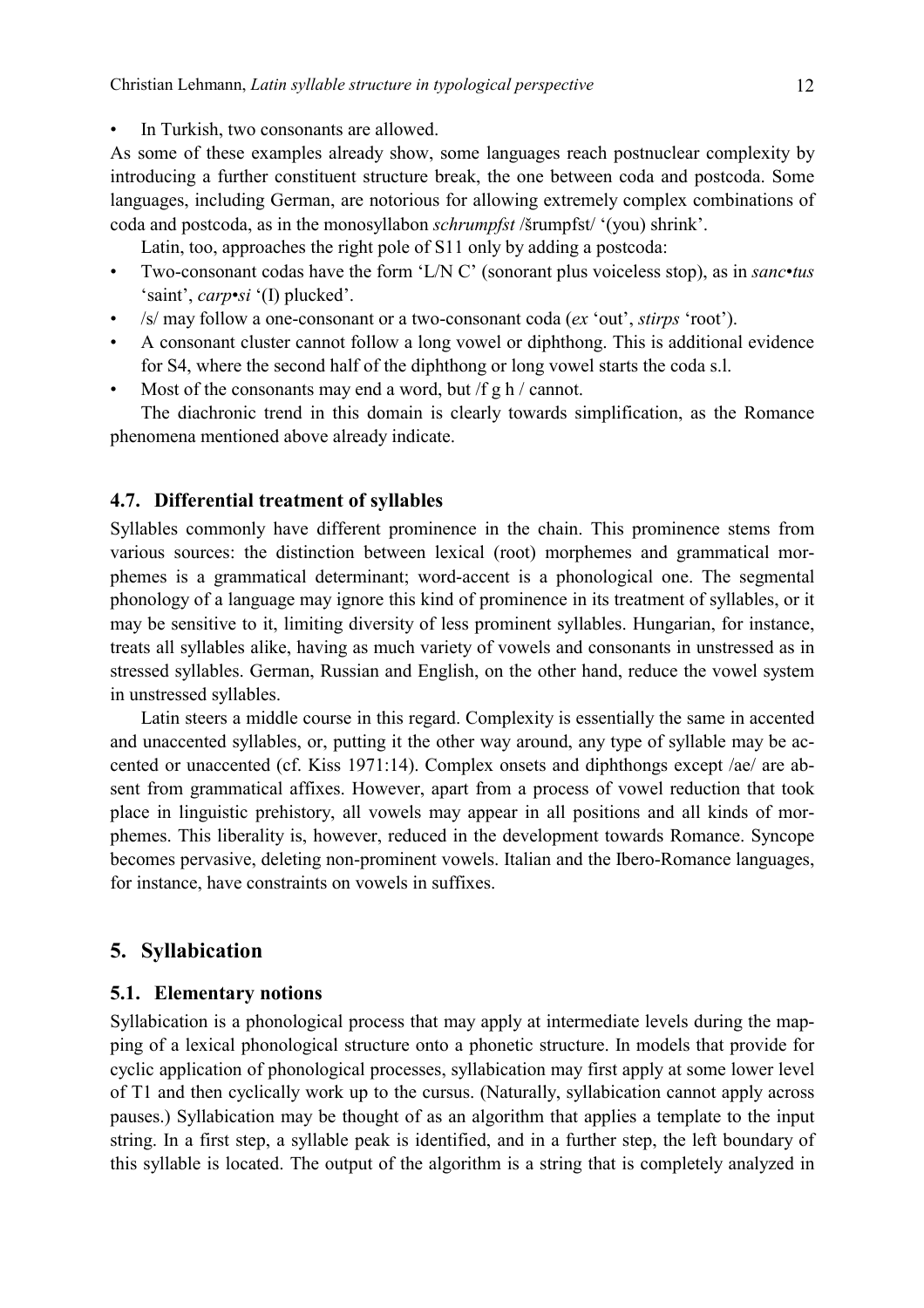terms of syllable constituent structure as in S4 (Lehmann 2002 presents such an algorithm for Latin).

The input string for syllabication is composed of word forms with their grammatical – syntactic and morphological – boundaries. The lexical syllabic structure of a word form may be changed by syllabication. In particular, an initial consonant group may be split up so that its first segment becomes part of the last syllable of the preceding word; and similarly, a final consonant group may be split up so that its last segment becomes part of the onset of the next word. Former studies of syllabic phonotaxis often concentrated on isolated word forms and even morphemes and insofar failed to reveal the structure of the syllable in the spoken chain. The lexical syllable structure appears chiefly in syllables located at the edges of the cursus, as no resyllabication is possible there.

Thus, languages have constraints on complexity in syllable margins at the two levels shown in the left column of T3. Methodologically, the constraints may be seen operative in the corresponding two positions shown in the right-hand column of T3.

**T3.** *Two levels of phonotactic constraints on syllables* 

| level of representation     | diagnostic position of syllable |
|-----------------------------|---------------------------------|
| lexical                     | edge of cursus                  |
| derived after syllabication | word-internal                   |

Constraints on syllabified strings may be stricter or looser than constraints on lexical syllabic structure. T4 shows which consonants and consonant clusters occur in Spanish syllable codas; capitals represent archiphonemes (cf. Alarcos Llorach 1965, cap. V).

| syllable-position   word-internal<br>coda composition |                                                 | word-final |
|-------------------------------------------------------|-------------------------------------------------|------------|
| consonants                                            | /B, D, G, θ, s, N, L, R/  /d, θ, s, χ, n, l, r/ |            |
| consonant clusters                                    | /rs, ns, $(ks, ps)$ /                           |            |

**T4.** *Consonantal codas in Spanish* 

For example, the coda /ns/ occurs in a word such as *constante*, but there is no word, and consequently no cursus, ending in this group. The consonants and consonant clusters permitted in word-final position in Spanish are thus a proper subset of those appearing in medial position, which means constraints on syllabification are looser than lexical constraints.

In Klamath (Blevins 1995:223), onsets consisting of  $C_1C_2$  occur exclusively at the start of a cursus; internally, all but the last consonant of a cluster are incorporated in the coda of the preceding syllable. Similarly in Cairene Arabic,  $C_1C_2$  only occur at the end of a cursus; internally, they are split by syllable boundaries. In these languages, thus, constraints on syllabified strings are stricter than constraints on lexical representations.

Some languages apply the same constraints to cursus-marginal syllables as to internal syllables. Thus, if a cluster is left at the edge of a cursus that would be taken apart by syllabication if it occurred internally, then consonants jutting out are apocopated (by 'stray deletion'). This applies, for instance, to the final /n/ of English *damn* that appears in *damnation*, or to the /t/ that appears in Greek *onómatos* but not in *ónoma*.

Pre-initials and post-codas are assigned to an adjacent word in syllabication whenever possible. In some sense, these positions are outside syllable constituency proper, as is re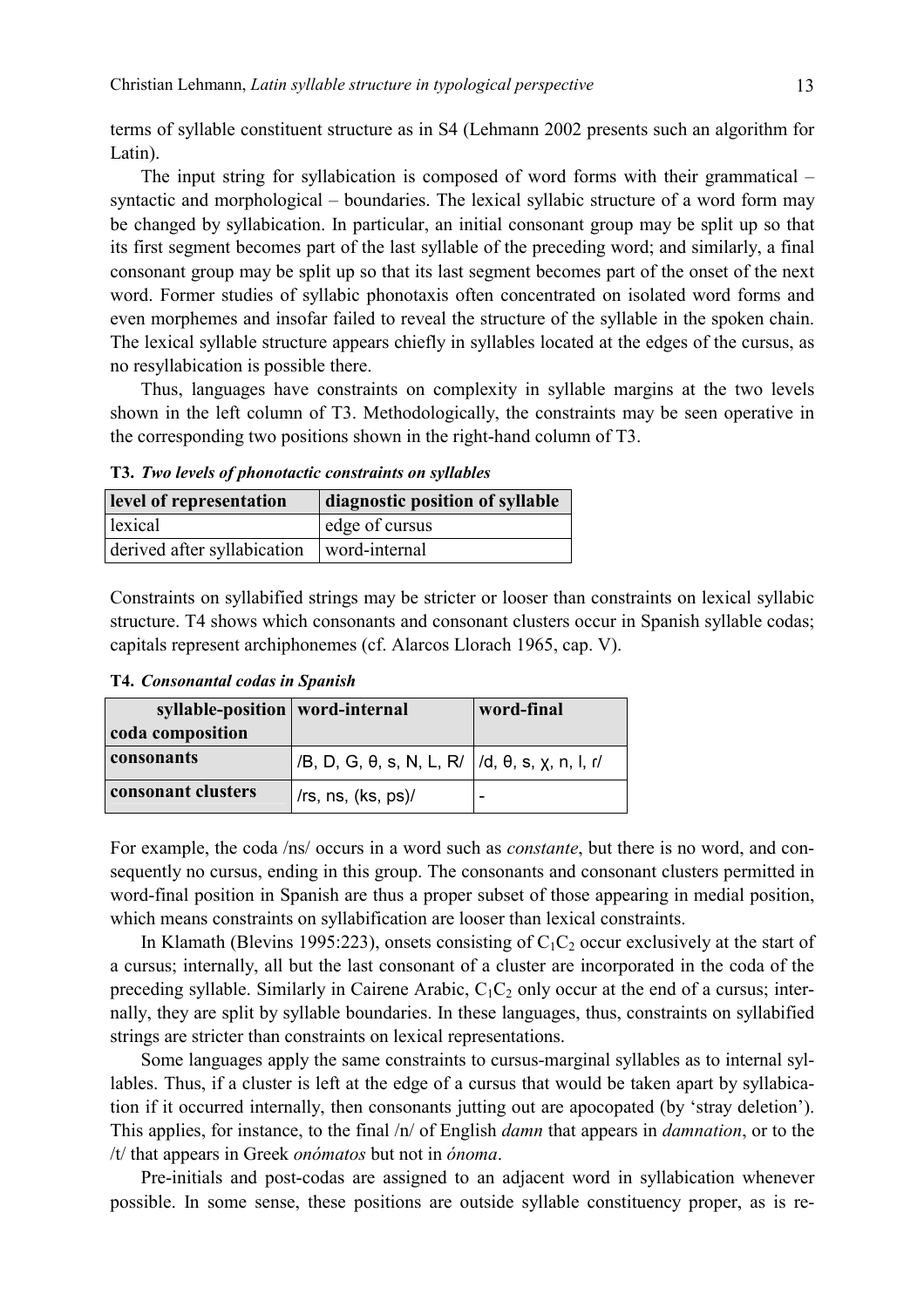flected in their names. In contemporary phonological theories, such material is also dubbed 'extraprosodical' or 'extrasyllabic'.

## **5.2. Latin syllabication**

Grammatical boundaries, in particular word and morpheme boundaries, may in principle be relevant for syllabication. In a language like German, a word boundary or a stem boundary in a compound is always a syllable boundary. In the Romance languages, including Latin, this is not so. However, grammatical boundaries do play a role in syllabication. Latin obeys the following principles:

#### **P7.** *Grammatical boundary in consonant-vowel sequences*

Syllabication ignores a grammatical boundary in a CV sequence (C#V). That is, such a sequence will always belong to one syllable (by liaison).

As for sequences of two vowels, Latin allows them only across morpheme boundary:

## **P8.** *Morpheme boundary in vowel sequences*

A sequence of two vowels that contains a morpheme boundary  $(V\#V)$  is always separated by a syllable boundary (*re#i, re#um, me#am, tu#us* etc.).

If there is no morpheme boundary between two vowels, the sequence would be contracted into a diphthong, in other words, one of the two vowels would become a semivowel.

The boundary referred to by P8 does not cover the word boundary. In this respect, Classical Latin, and in particular its poetry, is rather remarkable, since if a vowel sequence is separated not by a morpheme, but a word boundary, then no syllable boundary is occasioned by the grammatical boundary, and synaloephe applies, as in *sata est* > /sa•tāst/.

#### **P9.** *Morpheme boundary in muta-cum-liquida sequences*

 $\overline{a}$ 

Syllabication of a sequence of muta cum liquida (and the same goes for the group 'muta cum semivocali') depends on the location of morpheme boundaries:

- If there is no morpheme boundary or the morpheme boundary follows the sequence (CL#), it is generally ignored in syllabication; in other words, the syllable boundary precedes the group (pa•tr#is, inte•gr#ō). In poetry, however, the group may be separated by a syllable boundary. Both variants are in consonance with P7.
- If the morpheme boundary precedes the sequence (#CL), the syllable boundary likewise precedes the group even in poetry (aurea• # prīma).
- If the morpheme boundary separates the sequence  $(C#L)$ , the syllable boundary also separates it (ab• #rumpo, ferat• # regiō).

The generalization for muta cum liquida combinations is that P7 takes absolute priority; but otherwise the location of a grammatical boundary determines the syllable boundary.

Groups of obstruents are always separated before the last obstruent, regardless of the segmental context and of morpheme boundaries. This entails that if a word starts by an obstruent group, i.e. by /s/ plus stop, the syllable boundary falls after the initial obstruent. An example is nulla fu|gae rati|o, nul|la spes, | omnia | muta (Cat. 64, 186).<sup>14</sup>

The rules applied in Latin syllabication may be summarized as in P10:

<sup>&</sup>lt;sup>14</sup> There are a couple of erratic exceptions to this in Virgil; see Lehmann 2002, §4.3.5.2.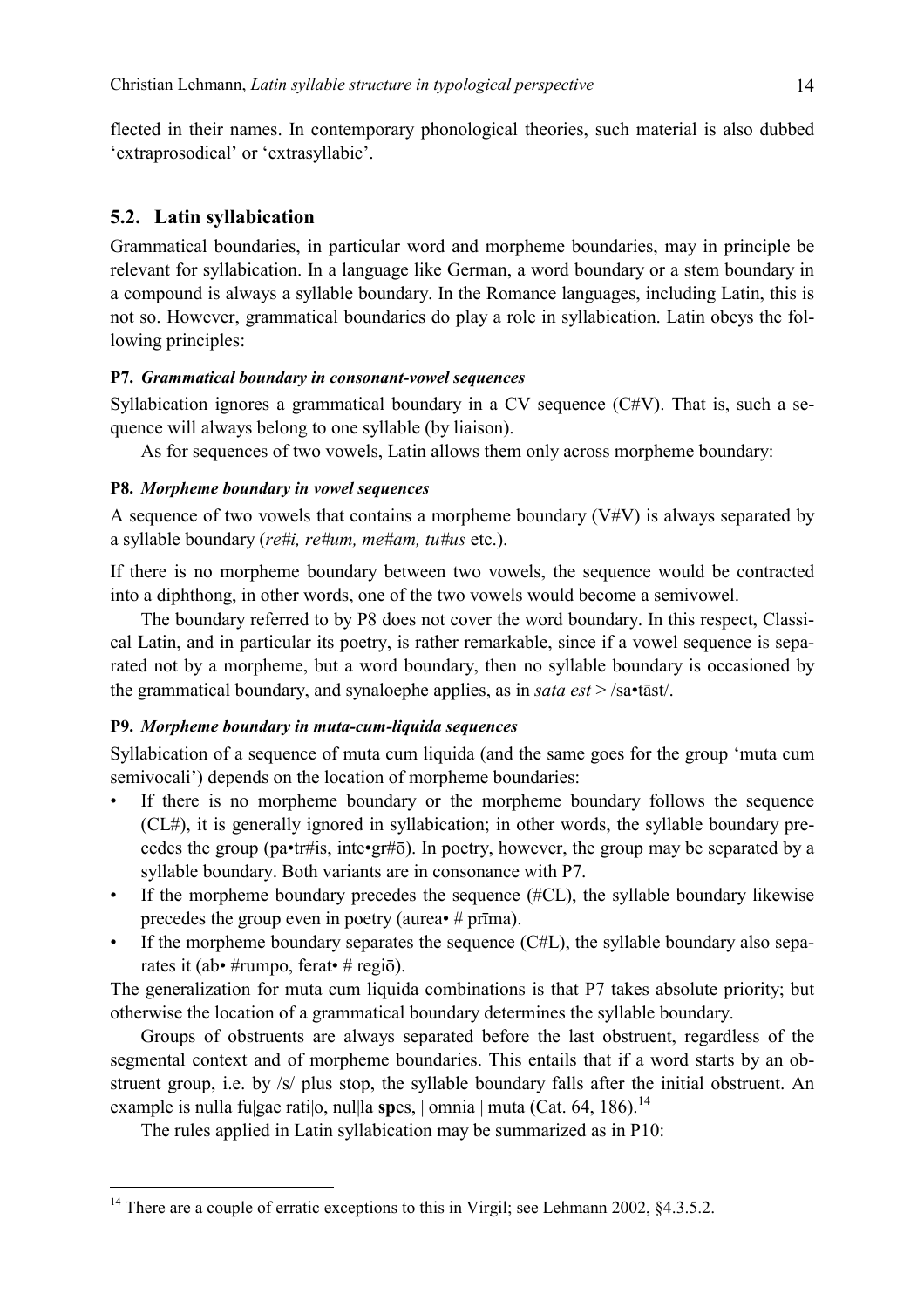#### **P10.** *Latin syllabication*

- 1. Any vowel that does not directly follow another vowel is a peak.
- 2.a. Except at the start of the cursus, the onset must contain at least one segment. This implies that the determination of syllable boundaries ignores a grammatical boundary preceding a vowel.
- b. From there, the syllable boundary is successively displaced to the left up to that point where either sonority no longer decreases sufficiently (i.e. by one measure unit of the left column of S3) or there is a grammatical boundary.

In terms of constraints on syllabified representations, Latin sides with those languages like Klamath and Arabic that have mercy on consonants that are left at the edge of the cursus. Thus, pre-initials and post-codas are allowed in lexical representations and at the edge of a cursus, but in the interior of a cursus, syllabication reassigns them. For instance, *spargo* 'sprinkle' starts with the group /sp/, and *crux* 'cross' ends in the group /ks/. But *a#spergo* is syllabified /as•per•go/, and *crux est* is syllabified /kruk•sest/. Similarly, empty onsets are allowed in lexical representations and at the start of a cursus, but in the interior of a cursus, syllabication creates an onset by liaison: *inscius aeui* (Verg. A. 8, 628) yields /ins•ki•u•s#ae•wī/. The onsets permitted in syllabified strings are thus a proper subset of those permitted in lexical representations and at the edge of a cursus.

Because of liaison and avoidance of pre-initials in syllabication, onsets produced by syllabication are more regular than the phonotaxis of consonant clusters at the beginning of words, because these obey simply the principle of increasing sonority from the boundary up to the syllable peak.

As for the role of grammar in syllabication, P10 implies that two phonological principles take precedence over consideration of grammatical boundaries:

- A syllable should have an onset.
- A syllable should have no pre-initial.

Once these conditions are fulfilled, the rest of the syllable boundaries are where the grammatical boundaries are.

There is a universal tendency to mark the left morpheme boundary of a stem as a syllable boundary, while the right stem boundary tends to get blurred by syllable structure. Latin (as well as Romance languages) may be characterized by going relatively far in blurring morphological boundaries, even left stem boundaries and, thus, word boundaries, by the two phonological principles mentioned.<sup>15</sup>

# **6. Syllable weight**

 $\overline{a}$ 

The weight of a syllable is the property that is relevant for prosody, especially for accent and meter. It is measured in moras. The mora  $(\mu)$  is the weight of the optimal syllable (cf. T5.a).

|  | μ<br>u | μ.<br>м. | w |  |
|--|--------|----------|---|--|

**T5.** *Syllable structure and weight* 

<sup>&</sup>lt;sup>15</sup> Marotta 1999 claims that Latin may be characterized as a language whose syllable structure respects grammatical structure, but presents no thorough analysis, let alone a typological comparison.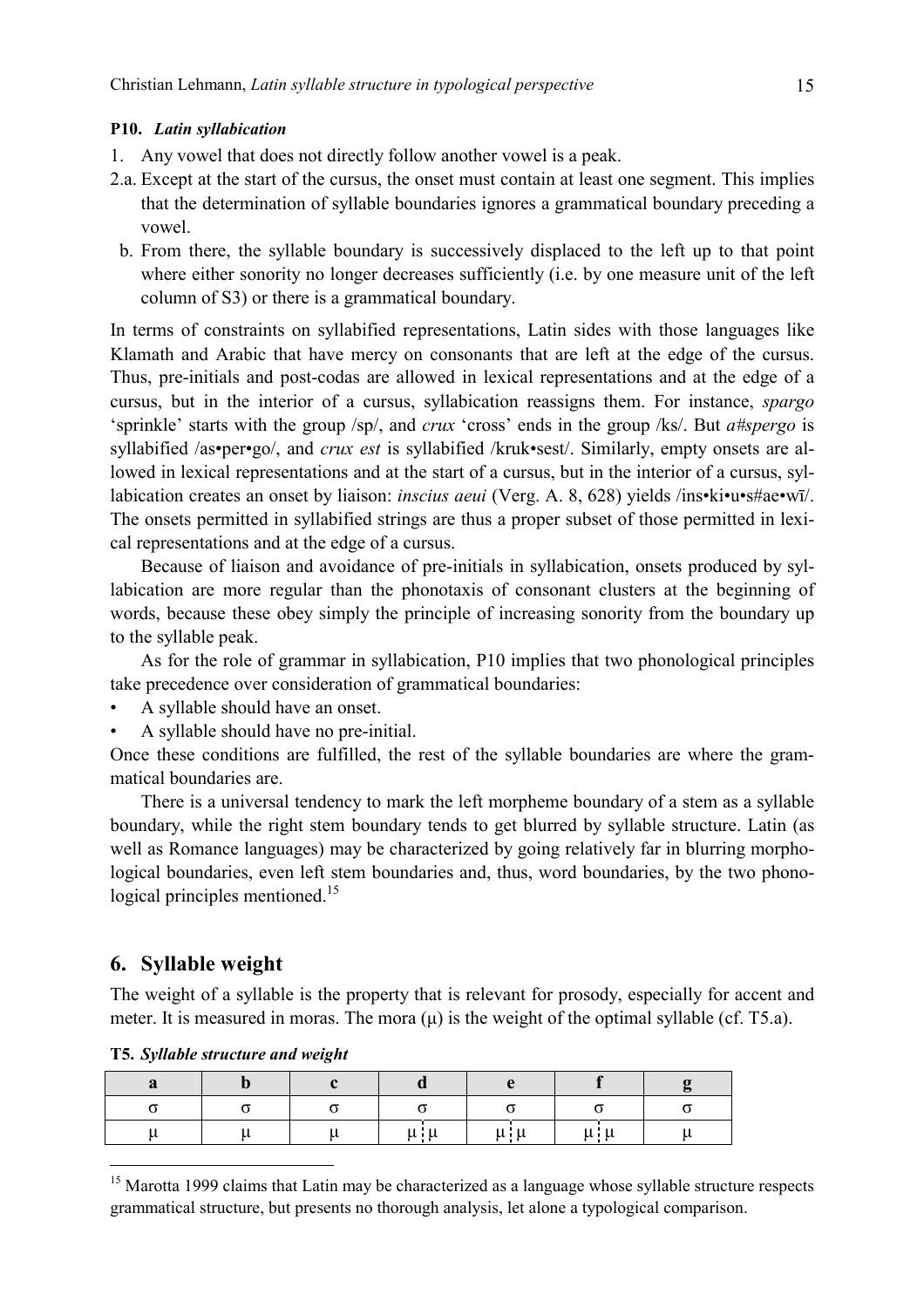| $\sim$<br>◡ |   | $\sim$ $\sim$ $\sim$ $\sim$<br>UV 1 | ◡         | $\sim$ $\sim$<br>$\sim$<br>◡<br>◡ | $\sim$<br>$\sim$<br>◡<br>◡ | $\sim$ $\sim$<br>U V U |
|-------------|---|-------------------------------------|-----------|-----------------------------------|----------------------------|------------------------|
| tσ<br>ia    | u | sta                                 | . –<br>ta | ta                                | ta<br>r<br>- P             | tap                    |

The following principles hold universally (cf. Broselow 1995):

#### **P11.** *Syllable structure and weight*

- Only rhyme units bear moras; the presence or absence or complexity of the onset does not matter for syllable weight.<sup>16</sup> Cf. T5.a with b and c.
- Anything following the minimal rhyme (i.e. the peak) may constitute another mora. This is governed by the sonority hierarchy as follows:
	- Each vowel or semivowel in the rhyme weighs one mora. Cf. T5.a with d.
	- If a segment at a given position of the sonority hierarchy weighs a mora, then every segment higher up on the hierarchy also weighs a mora. Thus, both T5.f and g are possible; but in a given language, f implies  $e^{17}$ .

Languages therefore differ in which kinds of coda (s.l.) segments they allow to bear a mora:

- any sonority degree: English, Arabic, Sierra Miwok, Hausa;
- from sonorant upwards: Lithuanian, Creek, Kwakwala;
- only vowels: Mongolian, Huastec, Hawaiian, Lardil.

Latin here sides with the languages of the first group, in which any kind of complexity in the rhyme raises its weight to two moras; i.e. T5.g does not occur.

The relevance of the phonological unit of the mora to Latin phonology derives from the fact that both the rules of poetic metrics and the rules of accent placement may be formulated most simply on the basis of moraic structure. P12 recalls the well-known Latin accentuation rule.

## **P12.** *Latin word accentuation*

- 1. The weight of the last syllable is stipulated to be one mora.
- 2. Word accent falls on the third-last mora.
- 3. If the word is shorter, word accent falls on the first mora.

While this does not answer the question of whether the mora is a primitive or a derived unit of Latin phonology in the sense of section 2, the Latin facts are clear evidence for the major constituent break after the peak in S4.

# **7. Syllable structure processes**

 $\overline{a}$ 

In many languages, the phonetic syllable is rather different from the lexical one. Older models of phonology used the concept of syllable structure processes, more contemporary ones reckon with constraints that are applied to phonetic syllables. In any case, the result of such phenomena is a change in syllable structure.

The function of some of these processes is an approximation to the optimal syllable. Among these belong vowel shortening in closed syllables. In Hausa, Yokuts and German, for instance, given an input sequence CV:C, all segments remain fine if the sequence can be syl-

<sup>&</sup>lt;sup>16</sup> Blevins 1995:214 mentions a couple of apparent exceptions to this.

<sup>&</sup>lt;sup>17</sup> Blevins 1995:214f analyzes the distinctions relevant here in terms of different constituency of these segment classes in S4.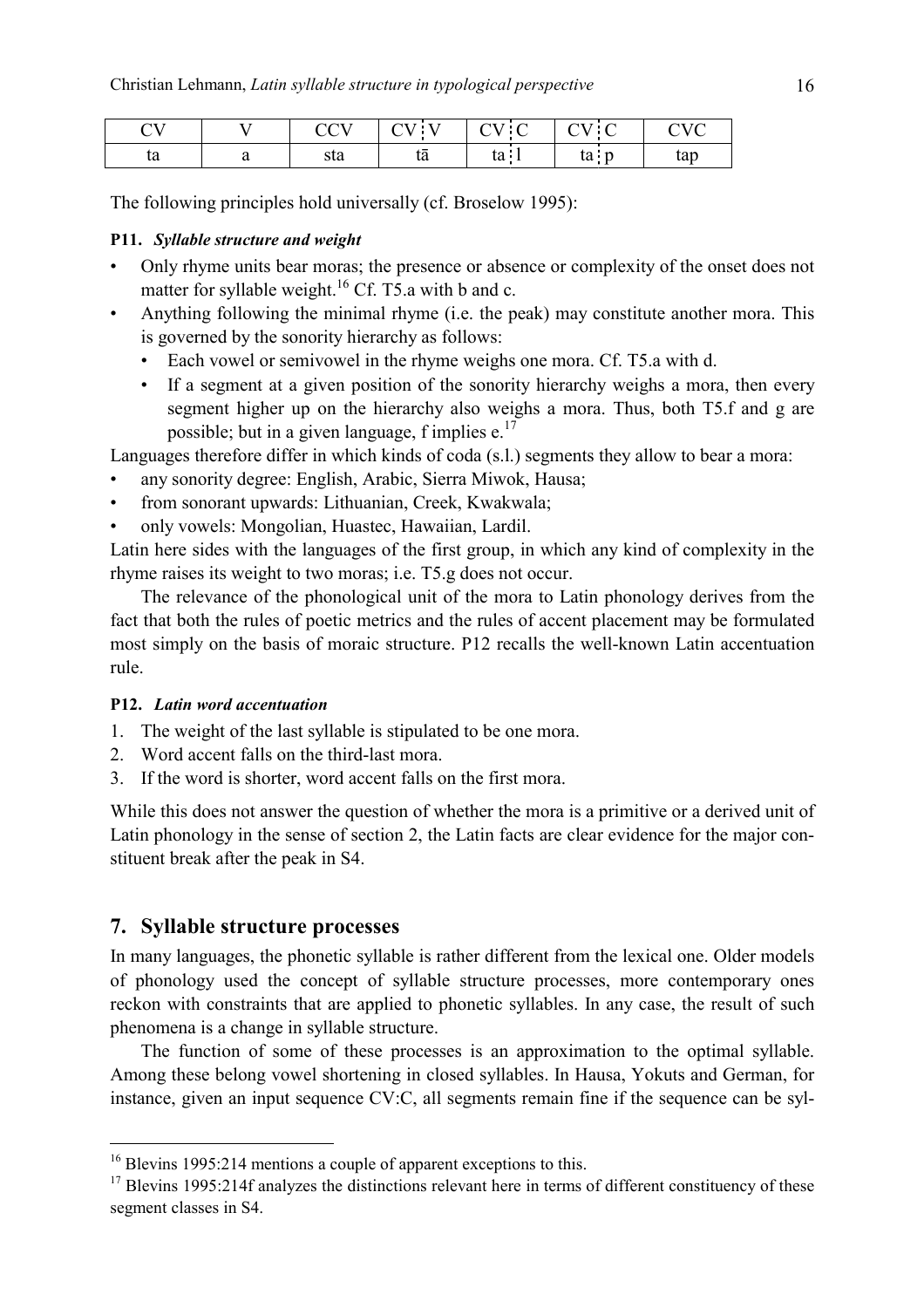labified as CV: •C. If, however, it has to be syllabified CV:C•, then the vowel is shortened, as in North German *Gläser : Glas* 'glass.pl. vs. sg.'. Classical Latin phonology leaves complex syllables admirably intact, witness such words as *paullum*, with a diphthong followed by a geminate. Another process that may be seen as a byproduct of syllabification is epenthesis.<sup>18</sup> This, too, is not regularly productive in the phonology of Classical Latin.

The most important phonological process that raises complexity in terms of consonant clusters is syncope (cf. Kiss 1971:99-102). It does so both in the onset and in the coda:

- Given a word such as *o•cu•lus*, syncope leads to *o•clus* and, thus, to a consonant cluster in the onset.
- Given a word such as *ca•li•dus*, syncope with ensuing resyllabication leads to *cal•dus* and, thus, to a consonant ending the coda.

Syncope does appear in the history of Latin of all times and plays an important role in shaping the phonology of Proto-Romance. It is, however, not a regular process in the phonology of Classical Latin.

One must conclude that, apart from resyllabication, Latin phonology is relatively faithful to lexical representations, which means that a relatively high amount of phonotactic complexity surfaces in phonetic representations. All of the processes mentioned are typical of Vulgar Latin and Proto-Romance. Most of them conspire in the diachronic changes of syllable structure mentioned. Only syncope is antagonistic, because it creates new consonant clusters.

# **8. Summary**

 $\overline{a}$ 

At the typological level, Latin syllable structure may be characterized, in very general terms, as follows:

- The syllable has a major structural break after the peak.
- The rhyme is further differentiated; anything that comes after the peak increases syllable weight by one mora.
- The formation of peaks is maximally constrained, as only vowels qualify.
- As for the nucleus, there is a diachronic drift from Proto-Indo-European up to Proto-Romance to reduce it or to assign relevant material to the coda s.s.
- The coda is relatively complex, with a postcoda on top. The diachronic tendency is towards simplification.
- As for the onset, onsetless syllables are allowed at the lexical level. At the phonetic level, onsets are created by syllabication word-initially and by glide formation word-medially. This remains stable in diachrony.
- Onset complexity is relatively low, but pre-initials are allowed at the lexical level. There is a diachronic drift that reduces this complexity further towards Proto-Romance.
- No great difference is made between syllables of different grammatical status and in different syntagmatic positions.
- Grammatical boundaries play a role in syllabication only after phonological wellformedness is satisfied.

As regards diachrony, Latin represents a stage in a movement that starts in Proto-Italic and ends in Proto-Romance (or, in some respects and some language, even later) and that

<sup>&</sup>lt;sup>18</sup> "epenthesis is a strategy for saving otherwise unsyllabifiable strings" (Blevins 1995:224)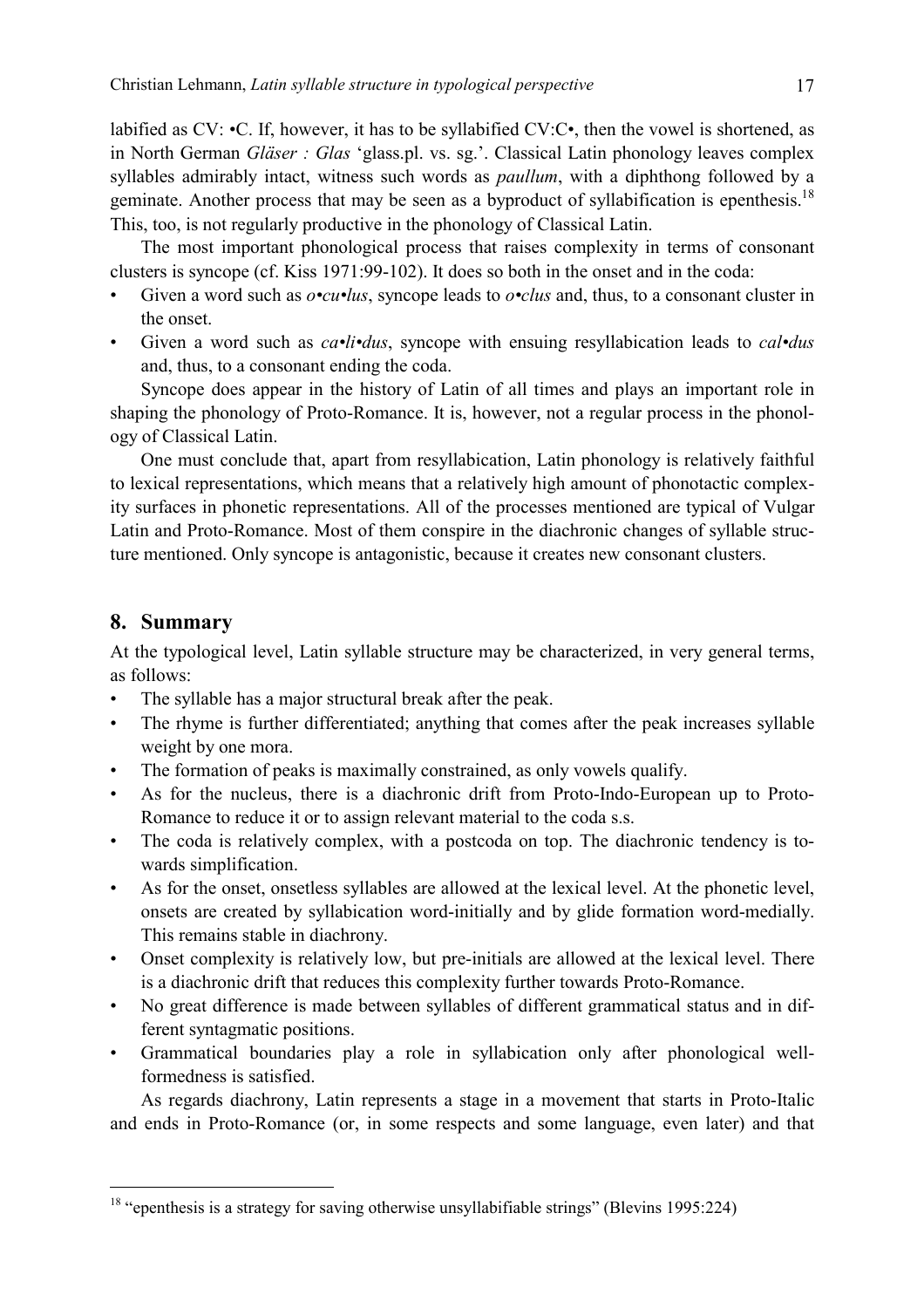leads to a simplification of syllable structure in all of its constituents. Thus, Latin keeps the golden middle both in typological and in diachronic variation.

Classical Latin is a snapshot of this diachronic development. It is a frozen snapshot, and moreover one that is not particularly representative of the language spoken at the time. It is a highly standardized language system, and in dealing with phonology, we always run the risk of putting too much faith in the standardized orthography. Despite such methodological strictures, we are sufficiently well informed about the phonology and phonetics of Classical Latin to be sure that we are dealing with a relatively stable and balanced phonological system. Thus, the question makes sense what this equilibrium, in the last resort: what the success story of this standardization is based on.

We have seen that Latin syllable structure avoids the extremes on most of the typological parameters we have reviewed. We have, however, identified three fields of scalar variation in which Latin keeps to a pole:

- Latin makes no compromises for syllable peaks, as these have to be vowels.
- Under no circumstances does syllabication tolerate (within its domain) a syllable without an onset.
- Latin does not commit itself to incorporating any coda material into the mora of the canonical syllable; whatever follows the peak constitutes a second mora.

These three constraints lend a very clearly articulated structure to the syllable. The second mora in particular is important not only as a structural unit corresponding to the coda s.l., but also in the very literal sense of the word 'mora': there is a special time slot reserved for the coda. This provides a firm framework within which the syllable is articulated and which saves it from much phonological and phonetic variation.

#### **Inventory of symbols**

- V vowel
- W semivowel
- C consonant, esp. obstruent
- L liquid
- µ mora
- N nasal
- σ syllable
- syllable boundary
- # morpheme boundary

# **References**

Alarcos Llorach, Emilio 1965, *Fonología española.* Madrid: Gredos. (Biblioteca Románica Hispánica, III, 1). 4. ed.

Angoujard, Jean-Pierre 1997, *Théorie de la syllabe. Rythme et qualité.* Paris: CNRS (Sciences du Langage).

Bazell, Charles E. 1952, "The correspondence fallacy in structural linguistics." *Studies by Members of the English Department, Istanbul University* 3:1-41 (Hamp et al. (eds.) 1966:271-298).

Blevins, Juliette 1995, "The syllable in phonological theory." Goldsmith (ed.) 1995:206-244.

Broselow, Ellen J. 1995, "Skeletal positions and moras." Goldsmith (ed.) 1995:175-205.

Cser, András 2001, "Diphthongs in the syllable structure of Latin." *Glotta* 75:172-193.

Durand, Jacques 1990, *Generative and non-linear phonology*. London & New York: Longman.

Goldsmith, John A. (ed.) 1995, *The handbook of phonological theory.* Oxford: B. Blackwell.